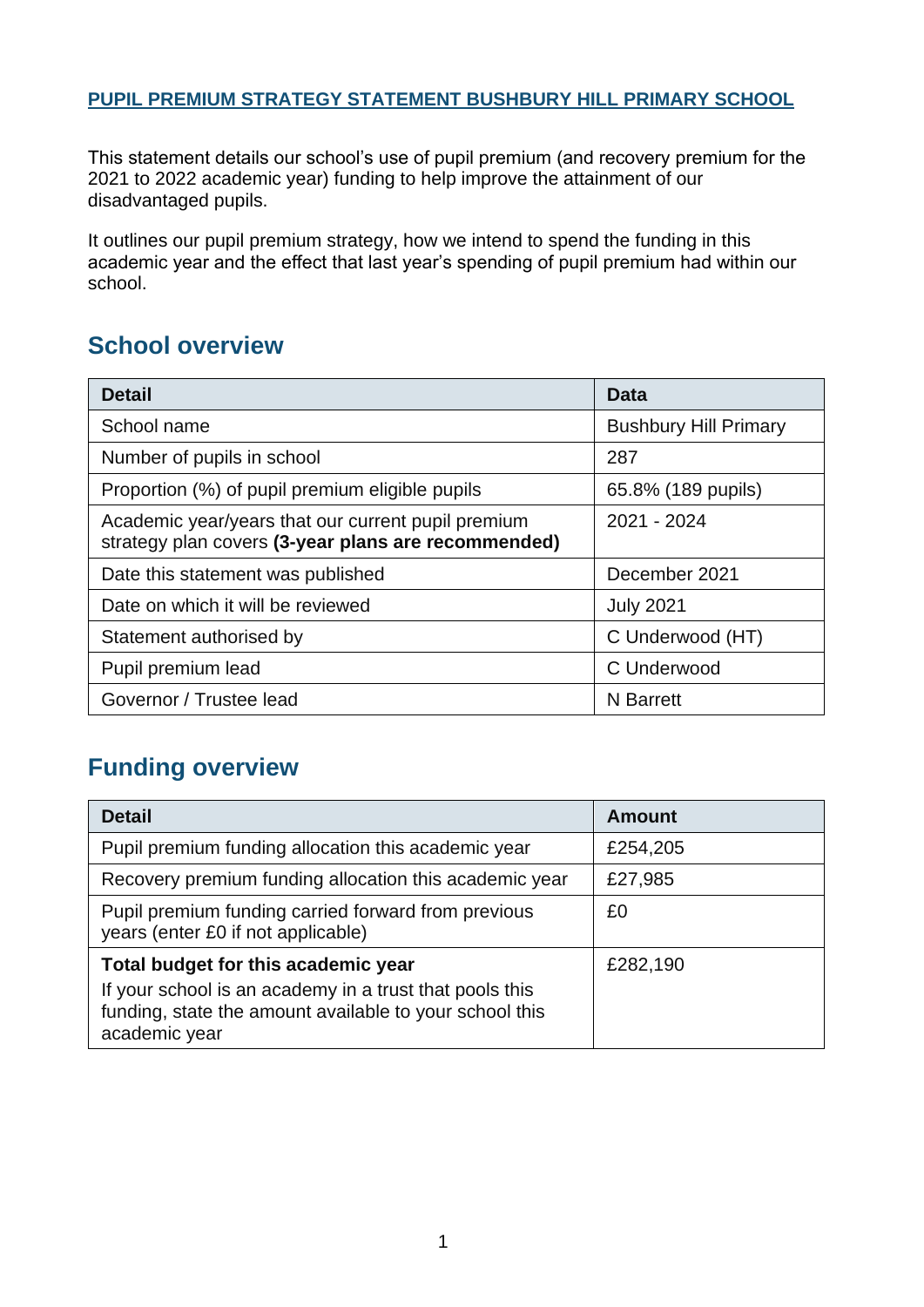# **Part A: Pupil premium strategy plan**

### **Statement of intent**

*At Bushbury Hill Primary School, our intention is that all pupils, irrespective of their background or the challenges they face, make good progress and achieve high attainment across all subject areas. The focus of our pupil premium strategy is to support disadvantaged and vulnerable pupils to achieve that goal, including progress for those who are already high attainers.* 

*Enabling an inclusive, person centred, high-quality teaching provision is at the heart of our approach, with a focus on areas in which disadvantaged and vulnerable pupils require the most support. Inspired through our curriculum, that is relevant for our disadvantaged learners, Bushbury Hill are committed to promote and advance equality of access and opportunity, enabling the best possible outcomes for all.*

*Our strategy is committed to ensuring every child will reach their full potential and have a happy and positive learning experience at Bushbury Hill. Our offer prepares all children to be caring, confident and responsible citizens, who aspire to be 'the best that they can be'. When writing our statement, we have used the following guidance: [https://educationendowmentfoundation.org.uk/guidance-for-teachers/using-pupil](https://educationendowmentfoundation.org.uk/guidance-for-teachers/using-pupil-premium)[premium](https://educationendowmentfoundation.org.uk/guidance-for-teachers/using-pupil-premium)*

*Evidence based research conducted by EEF is used to support decisions around the effectiveness of different strategies and their value for money. Evidence suggests that pupil premium spending is most effective when schools use a tiered approach; targeting spending across 3 areas, with a particular focus on high-quality teaching. This is proven to have the greatest impact on closing the disadvantage attainment gap and at the same time will benefit the non-disadvantaged pupils in our school. Implicit in the intended outcomes detailed below, is the intention that non-disadvantaged pupils' attainment will be improved alongside progress for their disadvantaged peers.*

#### *Teaching*

*Investing in high-quality teaching, for example:*

- *training and professional development for teachers*
- *recruitment and retention*
- *support for teachers early in their careers*

#### *Targeted academic support*

*Additional support for some pupils focussed on their specific needs, for example:*

- *one-to-one interventions / tuition*
- *small group interventions / tuition*
- *speech and language therapy*
- *Educational Psychologist one day a week*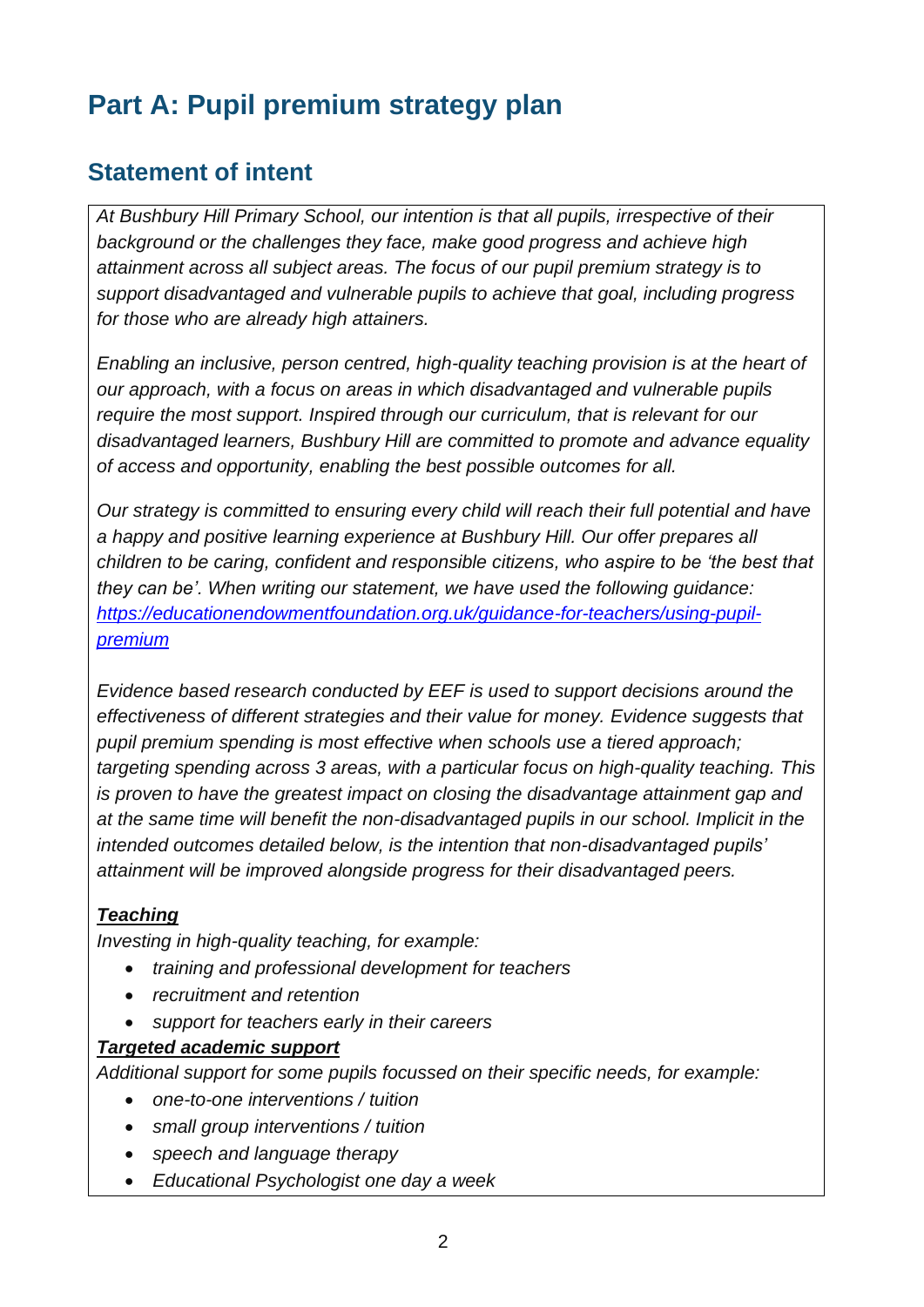#### *Wider approaches*

*Support for non-academic issues that impact success in school, such as attendance, punctuality, behaviour and social and emotional challenges. For example:*

- *school breakfast clubs*
- *learning mentors to provide counselling and therapy to support emotional health and wellbeing*
- *attendance officers to increase attendance and punctuality rates in pupils*
- *lunchtime, learning and play leaders to improve behaviour and reading*
- *help with the cost of educational trips or visits*

#### *Our main objectives are to ensure that:*

- ➢ *Early identification of need is robust*
- ➢ *High quality teaching and learning is the most important factor in ensuring each and every child achieves*
- ➢ *The attainment gap between vulnerable/disadvantaged and nonvulnerable/disadvantaged pupils is diminishing.*
- ➢ *Vulnerable/disadvantaged pupils in school make or exceed nationally expected progress rates.*
- ➢ *We prioritise our children's health and wellbeing to enable them to access learning at an appropriate level.*

## **Challenges**

Our whole staff approach is responsive to the multiple challenges faced by our disadvantaged and vulnerable children.

| <b>Challenge</b><br>number | <b>Detail of challenge</b>                                               |
|----------------------------|--------------------------------------------------------------------------|
| 1                          | Low standards on entry                                                   |
| $\overline{2}$             | Poor parental engagement with learning                                   |
| 3                          | Poor phonics and early reading skills                                    |
| 4                          | Below average attainment in RWM                                          |
| 5                          | Higher proportion of disadvantaged pupils with SEND                      |
| 6                          | Safeguarding - high proportion of vulnerable children (112 pupils / 38%) |
| $\overline{7}$             | Social, Emotional, Mental Health and wellbeing                           |
| 8                          | Punctuality and attendance issues                                        |
| 9                          | Poor learning behaviours                                                 |
| 10                         | Digital divide                                                           |
| 11                         | Limited life and enrichment experiences                                  |
| 12                         | Impact of school closures due to Covid19                                 |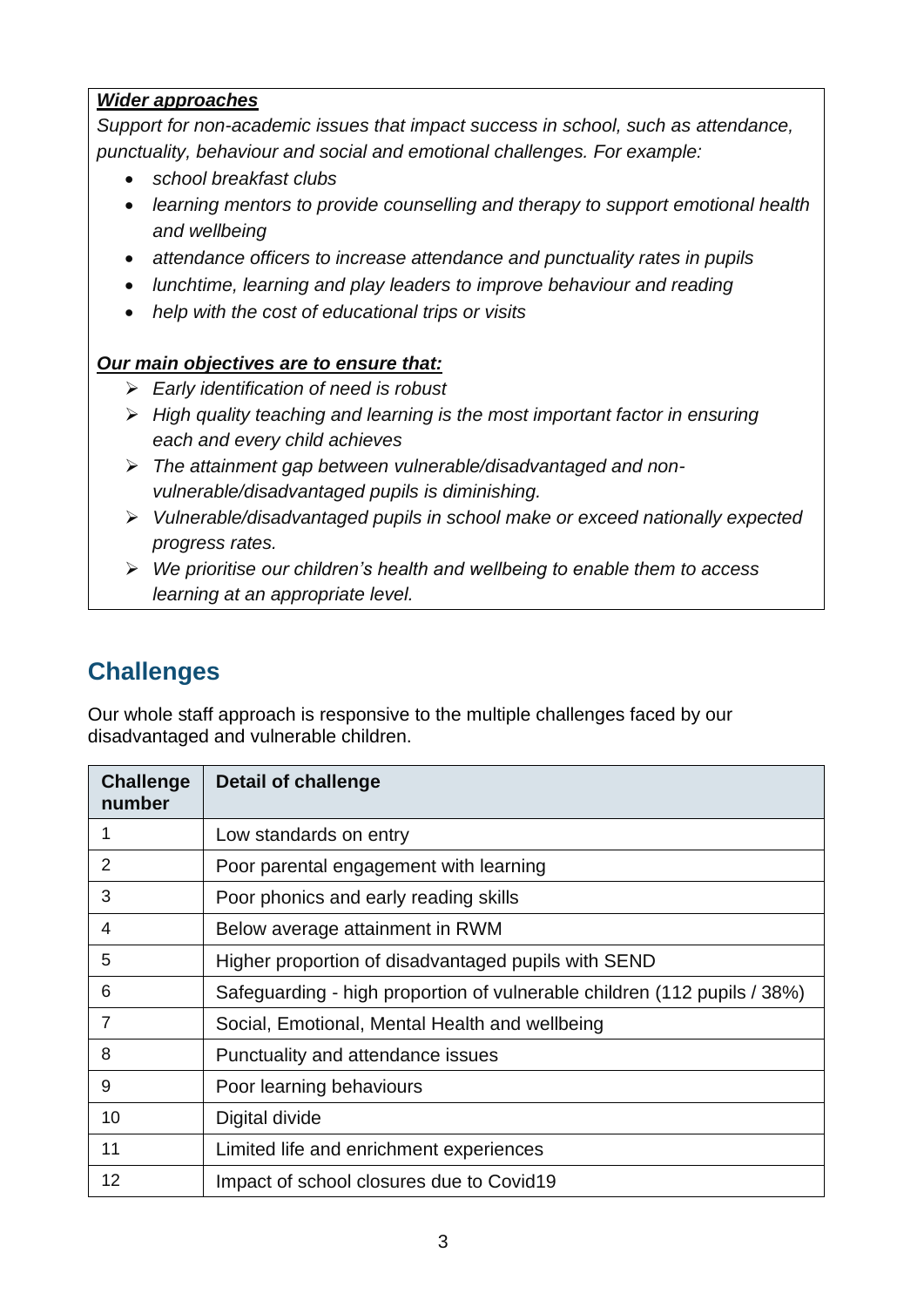## **Intended outcomes**

This explains the outcomes we are aiming for **by the end of our current strategy plan**, and how we will measure whether they have been achieved.

| <b>Intended outcome</b>                             | <b>Success criteria</b>                                                                                                                                  |
|-----------------------------------------------------|----------------------------------------------------------------------------------------------------------------------------------------------------------|
| To improve outcomes in phonics and<br>early reading | Achieve national average expected<br>standard in PSC                                                                                                     |
| To improve attainment outcomes in RWM               | % of PP children at ARE will be<br>65% or above                                                                                                          |
| To achieve expected progress in RWM                 | Achieve national average KS2 progress<br>scores                                                                                                          |
| Improved emotional wellbeing in pupils              | Children demonstrate increasing<br>resilience. Children are given tools to<br>overcome personal barriers                                                 |
| Improved behaviours for learning                    | Reduction in behaviour incidents                                                                                                                         |
| Increased rates of attendance and<br>punctuality    | Improve attendance of disadvantaged<br>pupils to be higher than LA average and<br>National averages<br>Reduction in minutes lost in identified<br>pupils |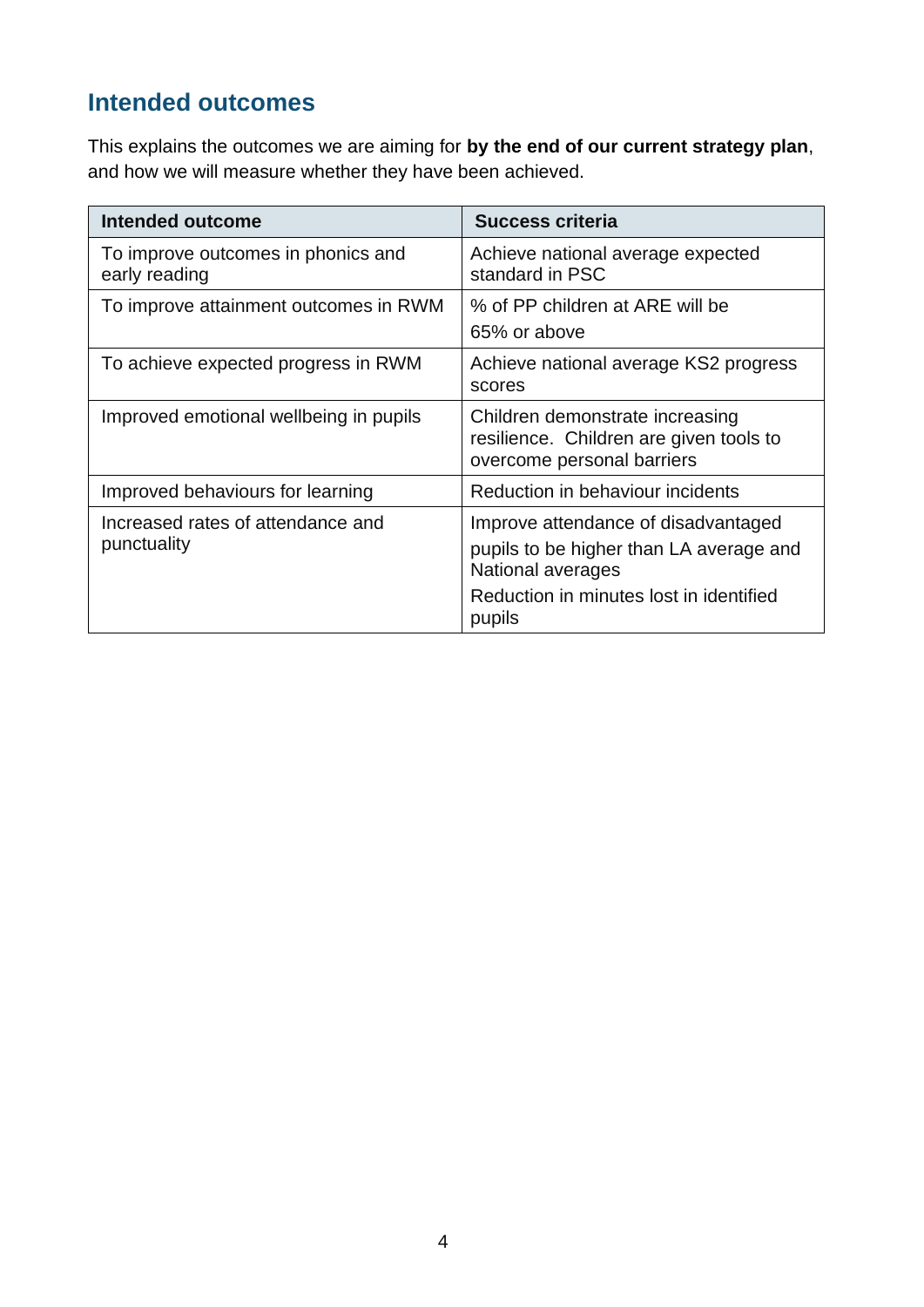## **Activity in this academic year**

This details how we intend to spend our pupil premium (and recovery premium funding) **this academic year** to address the challenges listed above.

#### **Teaching (for example, CPD, recruitment and retention)**

Budgeted cost: £13,120

| <b>Activity</b>                          | <b>Evidence that supports this</b><br>approach                                                                                                                                                                                                                                                                                                                                       | <b>Challenge</b><br>number(s)<br>addressed |
|------------------------------------------|--------------------------------------------------------------------------------------------------------------------------------------------------------------------------------------------------------------------------------------------------------------------------------------------------------------------------------------------------------------------------------------|--------------------------------------------|
| CPD training in<br>metacognition         | The average impact of metacognition<br>and self-regulation strategies is an<br>additional seven months' progress over<br>the course of a year. EEF<br>https://educationendowmentfoundation.org.uk/education-<br>evidence/teaching-learning-toolkit/metacognition-and-self-regulation                                                                                                 | 345                                        |
| CPD training on<br>restorative behaviour | Both targeted interventions and<br>universal approaches have positive<br>overall effects (+ 4 months). EEF                                                                                                                                                                                                                                                                           | 4567912                                    |
| Peer observations and<br>coaching        | Peer observation can improve teaching<br>and learning in a school. It gives<br>colleagues the opportunity to learn from<br>each other, with the aim of improving<br>teaching practice and gaining new<br>ideas. John Hattie (Hattie, Masters and<br>Birch, 2015) notes that a shared<br>approach to professional development<br>has been proven to improve teacher<br>effectiveness. | 34912                                      |

#### **Targeted academic support (for example, tutoring, one-to-one support structured interventions)**

Budgeted cost: £92,846.40

| <b>Activity</b>                              | <b>Evidence that supports this</b><br>approach                                                                                                                                                                                        | <b>Challenge</b><br>number(s)<br>addressed |
|----------------------------------------------|---------------------------------------------------------------------------------------------------------------------------------------------------------------------------------------------------------------------------------------|--------------------------------------------|
| RWI Phonics 4 days a<br>week                 | Phonics has a positive impact overall<br>(+5 months) with very extensive<br>evidence and is an important<br>component in the development of early<br>reading skills, particularly for children<br>from disadvantaged backgrounds. EEF | 123412                                     |
| Speech and Language<br>therapy 3 days a week | On average, oral language approaches<br>have a high impact on pupil outcomes<br>of 6 months' additional progress. EEF                                                                                                                 | 1 2 3 1 2                                  |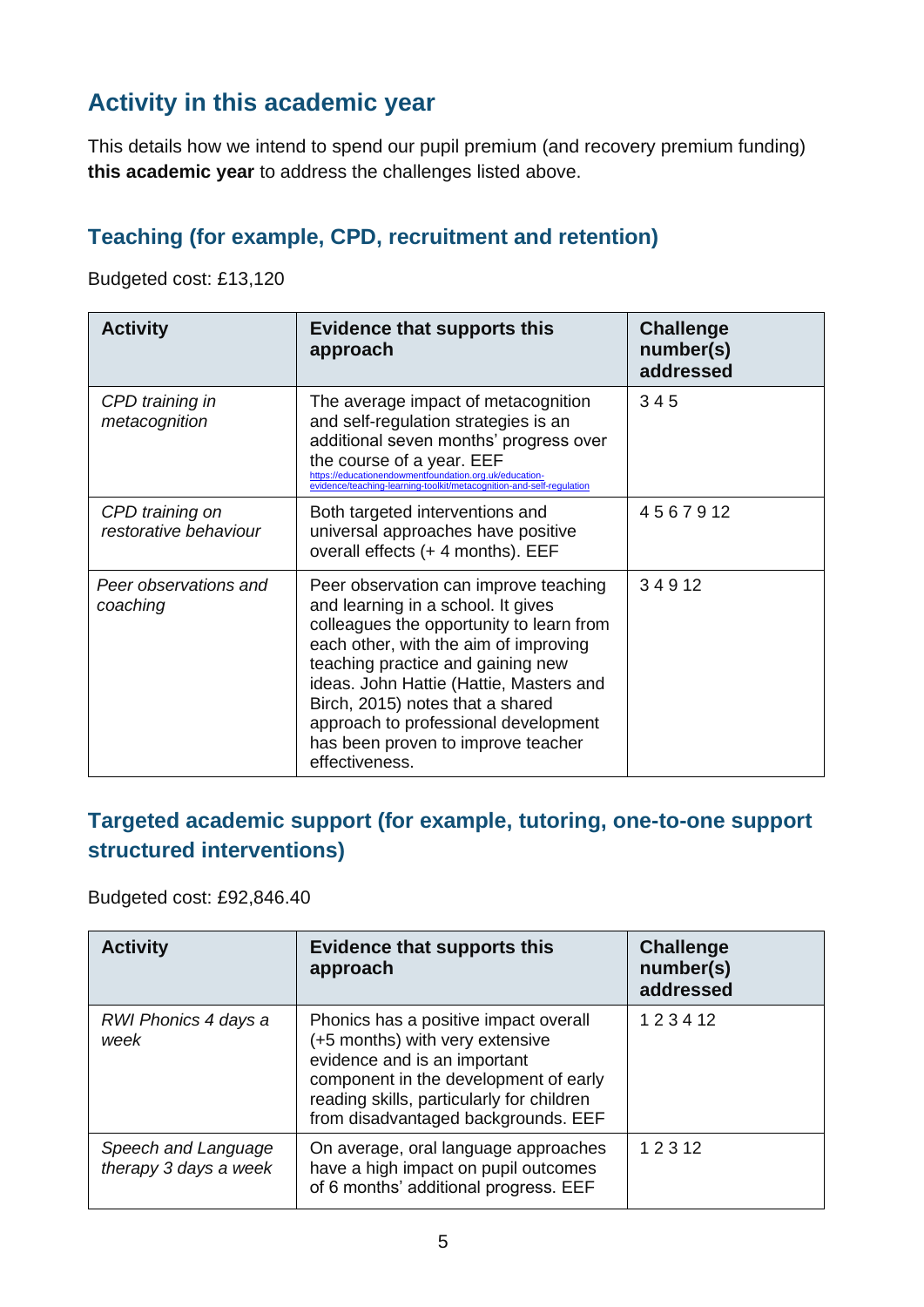| Educational<br>Psychologist 1 day a<br>week | Educational psychologists support<br>schools to improve all children's<br>experiences of learning. They use their<br>training in psychology and knowledge of<br>child development to assess difficulties<br>children and suggest strategies to<br>improve. Nasen.<br>https://www.nasen.org.uk/                                                                                  | 134567912    |
|---------------------------------------------|---------------------------------------------------------------------------------------------------------------------------------------------------------------------------------------------------------------------------------------------------------------------------------------------------------------------------------------------------------------------------------|--------------|
| Nurture Provision                           | The QUB evaluation found clear<br>evidence that nurture groups are having<br>a consistent, significant and large effect<br>in improving social, emotional and<br>behavioural outcomes among children<br>who previously had difficulty learning in<br>a mainstream classroom. Nurture Provision in<br><b>Primary Schools   Department of Education (education-</b><br>ni.gov.uk) | 234567912    |
| Teacher led after<br>school tuition         | Small group tuition has an average<br>impact of four months' additional<br>progress over the course of a year. EEF                                                                                                                                                                                                                                                              | 1234912      |
| 1 to 1 / Small group<br>intervention        | Small group tuition has an average<br>impact of four months' additional<br>progress over the course of a year. EEF                                                                                                                                                                                                                                                              | 1 2 3 4 5 12 |

## **Wider strategies (for example, related to attendance, behaviour, wellbeing)**

Budgeted cost: £169,136.20

| <b>Activity</b>                                                                                                             | <b>Evidence that supports this</b><br>approach                                                                                                                                                                                                                                                                                                                                                              | <b>Challenge</b><br>number(s)<br>addressed |
|-----------------------------------------------------------------------------------------------------------------------------|-------------------------------------------------------------------------------------------------------------------------------------------------------------------------------------------------------------------------------------------------------------------------------------------------------------------------------------------------------------------------------------------------------------|--------------------------------------------|
| Learning mentors to provide<br>counselling and therapy to<br>support learning behaviours,<br>emotional health and wellbeing | Both targeted interventions and<br>universal approaches have<br>positive overall effects (+ 4<br>months) EEF                                                                                                                                                                                                                                                                                                | 56781112                                   |
| Attendance officers to increase<br>attendance and punctuality<br>rates in pupils                                            | School attendance officers<br>promote good attendance and<br>punctuality from all members of<br>the school community and make<br>sure that pupils understand its<br>importance<br>https://www.gov.uk/government/publications/s<br>chool-attendance/framework-for-securing-full-<br>attendance-actions-for-schools-and-local-<br>authorities#principles-of-an-effective-whole-<br>school-attendance-strategy | 678912                                     |
| Lunchtime, learning and play<br>leaders to improve behaviour<br>and reading                                                 | Reading comprehension<br>strategies are high impact on<br>average (+6 months). EEF                                                                                                                                                                                                                                                                                                                          | 123912                                     |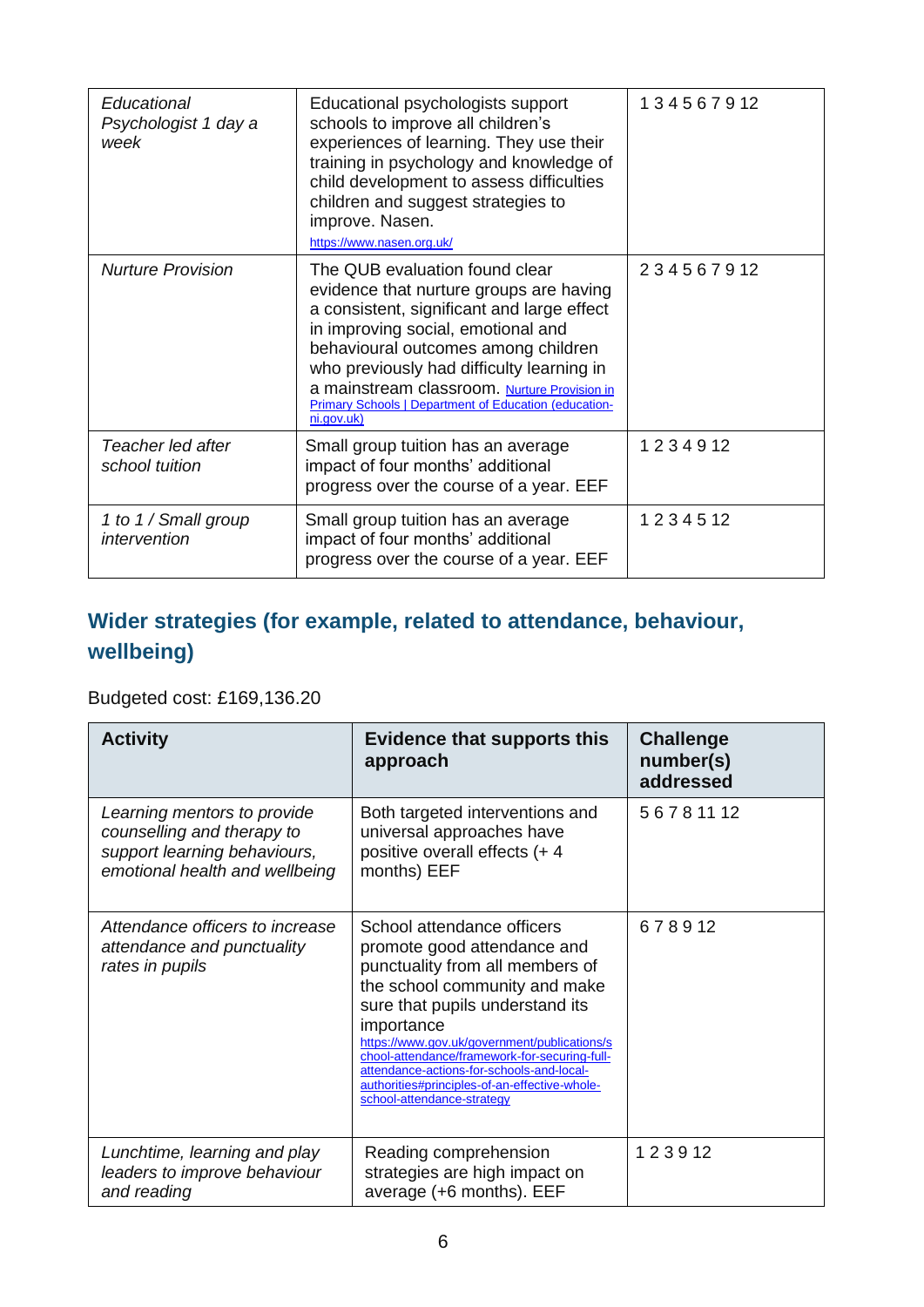| <b>Breakfast Clubs</b>                               | The evidence shows that<br>providing a healthy school<br>breakfast at the start of the<br>school day can contribute to<br>improved readiness to learn,<br>increased concentration, and<br>improved wellbeing and<br>behaviour.<br>Breakfast clubs programme 2021-2023 -<br>GOV.UK (www.gov.uk) | 67891112 |
|------------------------------------------------------|------------------------------------------------------------------------------------------------------------------------------------------------------------------------------------------------------------------------------------------------------------------------------------------------|----------|
| Help with the cost of<br>educational trips or visits | By reducing the cost, pupils are<br>able to access trips and visits<br>more easily.                                                                                                                                                                                                            | 7891112  |

## **Total budgeted cost: £282,202.60**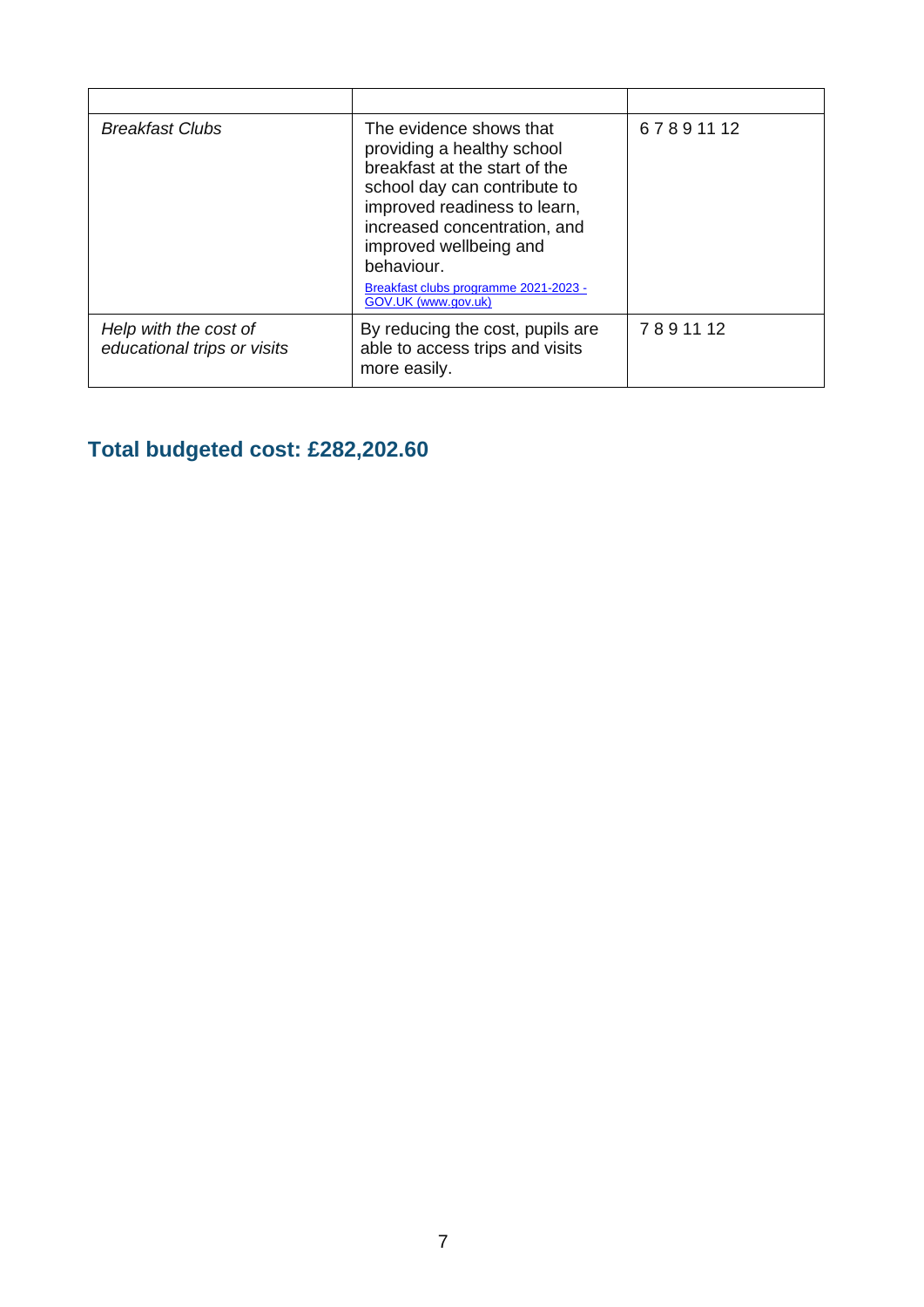# **Part B: Review of outcomes in the previous academic year**

## **Pupil premium strategy outcomes**

This details the impact that our pupil premium activity had on pupils in the 2020 to 2021 academic year.

*Due to COVID-19, performance measures in terms of national average or progress measures have not been published for 2020 to 2021.*

*Therefore, please see evidence outlined below.*

| AIMS 2020-2021              | <b>EVIDENCE TOWARDS COMPLETION</b>                                               |                                                                 |
|-----------------------------|----------------------------------------------------------------------------------|-----------------------------------------------------------------|
| Achieve national            | <b>Reading</b><br>Legend Well below U Just below U Expected U Above U No data    |                                                                 |
| average progress            | <b>All Pupils</b><br>32%<br>31 pupils - Average: 6EX9                            | 48%<br>16%                                                      |
| scores in PP KS2            | Boy:<br>$29\%$<br>17 pupils - Average: 6EX                                       | 47%<br>18%                                                      |
| reading                     | Girls<br>$36\%$<br>14 pupils - Average: 6EXS                                     | 50%<br>14%                                                      |
|                             | <b>Pupil Premiun</b><br>38%<br>26 pupils - Average: 6EXS                         | 15%<br>42%                                                      |
|                             | <b>Not Pupil Premiun</b><br>$80\%$<br>5 pupils - Average: 6EX9                   | $20\%$                                                          |
| Achieve national            | Writing<br>Legend Well below Uust below Expected Above III No data               |                                                                 |
| average progress            | <b>All Pupils</b><br>35%<br>13%<br>31 pupils - Average: 6EX                      | 45%<br>6%                                                       |
| scores in PP KS2            | 35%<br>18%<br>17 pupils - Average: 6WT                                           | 41%                                                             |
| writing                     | Girls<br>36%<br>14 pupils - Average: 6EXS                                        | 50%<br>7%                                                       |
|                             | <b>Pupil Premium</b><br>38%<br>15%<br>26 pupils - Average: 6WT                   | 38%<br>$8\%$                                                    |
|                             | <b>Not Pupil Premium</b><br>20%<br>5 pupils - Average: 6EXS                      | $80\%$                                                          |
| Achieve national            | Maths<br>Legend Well below Just below Expected Above III No data                 |                                                                 |
| average progress            | All Pupils<br>48%<br>31 pupils - Average: 6                                      | 42%<br>$6\%$                                                    |
| scores in PP KS2            | Boy:<br>41%<br>17 pupils - Average: 6EX!                                         | $47\%$<br>$_{65}$                                               |
| maths                       | Girls<br>57%<br>36%<br>$7\%$<br>14 publis - Average: 6WT<br><b>Pupil Premium</b> |                                                                 |
|                             | 54%<br>26 pupils - Average: 6WT3<br><b>Not Pupil Premium</b>                     | $35\%$<br>$8\%$                                                 |
|                             | 20%<br>5 pupils - Average: 6EX3                                                  | 80%                                                             |
| Achieve national            | Due to school closures from January - March, the Y1 PSC was                      |                                                                 |
| average expected            |                                                                                  | carried out in December 2021, with 60% pass rate. (The national |
| standard in Y1 (PSC)        | average for 2019 was 82%)                                                        |                                                                 |
| <b>Phonics Screening</b>    | PP Breakdown<br>All (18 / 30 pupils) = 60%                                       |                                                                 |
| Check                       | PP (17 pupils) = 11/30 = 37%                                                     |                                                                 |
|                             | Non-PP (13 pupils) = $7/30 = 23%$                                                |                                                                 |
| Improve attendance of       | Attendance whole school                                                          | 94%                                                             |
| disadvantaged pupils        | Attendance PP children                                                           | 93.8%                                                           |
| to LA average of 98.5%      | Attendance Non-PP children<br>95.7%                                              |                                                                 |
| Reduction in behaviour      | Behaviour tracking of children - 17% (49 pupils) of pupils were                  |                                                                 |
| cards results in            | tracked due to being identified for needing behaviour support.                   |                                                                 |
| <i>improved</i> attitude to | Summer term analysis showed 28 pupils had a decrease in                          |                                                                 |
| learning.                   | incidents, 5 pupils stayed the same, 7 pupils couldn't be compared               |                                                                 |
|                             | due to no previous data (so increase) and 9 pupils increased in                  |                                                                 |
|                             | cards compared to data from Autumn.                                              |                                                                 |
| Daily Magic Breakfast       | Breakfast bagels delivered to all bubbles / classes throughout                   |                                                                 |
| provided in all classes     | year.                                                                            |                                                                 |